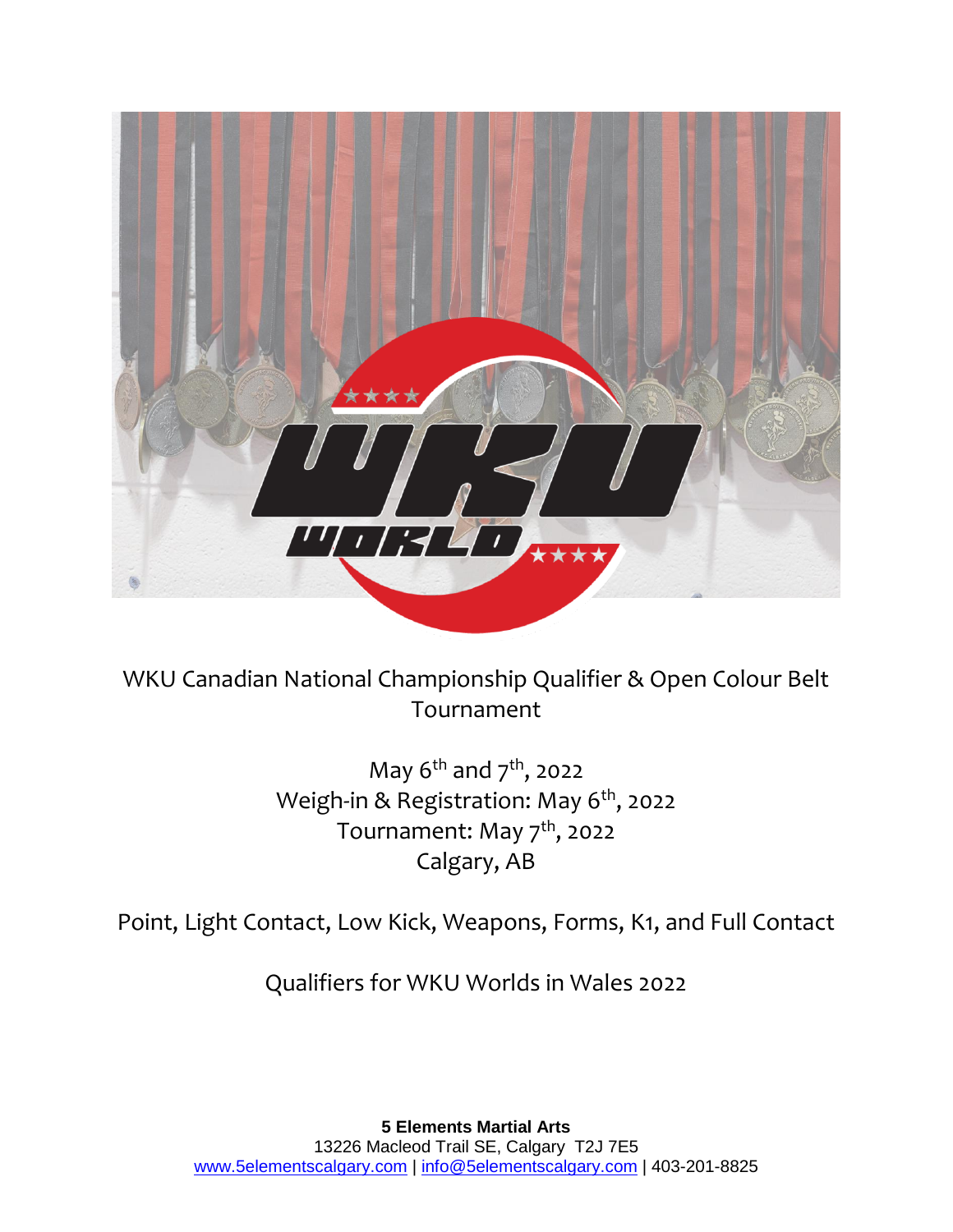# Weekend Schedule

| Friday, May 6<br>$4:00 - 7:00$ pm | WKU and Colour Belt Weigh-in and Registration Check-in               |                                                                                                                                                      |  |  |
|-----------------------------------|----------------------------------------------------------------------|------------------------------------------------------------------------------------------------------------------------------------------------------|--|--|
| Saturday, May 7<br>8:30 - 9:30am  |                                                                      | WKU and Colour Belt Weigh-in and Registration Check-in                                                                                               |  |  |
| 9:30am                            | <b>Black Belt Meeting</b>                                            |                                                                                                                                                      |  |  |
|                                   | Age (Years)                                                          | <b>Division</b>                                                                                                                                      |  |  |
| 9:45am                            | 3-5 years old                                                        | <b>Divisions</b>                                                                                                                                     |  |  |
| 10:30am                           | 6-8 years old<br>9-10 years old                                      | Colour Belt divisions (Point, Continuous, Forms)<br>Muay Thai & Low Kick                                                                             |  |  |
| 11:30am                           | 6-8 years old<br>9-10 years old<br>11-12 years old                   | Muay Thai & Low Kick<br>Colour Belt divisions (Point, Continuous, Forms)<br>Muay Thai & Low Kick                                                     |  |  |
| 12:30pm                           | 11-12 years old<br>13-15 years old<br><12 years old                  | Colour Belt divisions (Point, Continuous, Forms)<br>Muay Thai & Low Kick<br><b>WKU Divisions</b>                                                     |  |  |
| 1:30 <sub>pm</sub>                | 13-15 years old<br>13-15 years old<br>16-17 years old                | Colour Belt divisions (Point, Continuous, Forms)<br><b>WKU Divisions</b><br>Muay Thai & Low Kick                                                     |  |  |
| 2:30pm                            | 16-17 years old<br>16-17 years old<br>Adult $(18+)$<br>Adult $(18+)$ | <b>WKU Divisions</b><br>Colour Belt divisions (Point, Continuous, Forms)<br>Colour Belt divisions (Point, Continuous, Forms)<br>Muay Thai & Low Kick |  |  |
| 3:00 <sub>pm</sub>                | Adult $(18+)$                                                        | <b>WKU Divisions</b>                                                                                                                                 |  |  |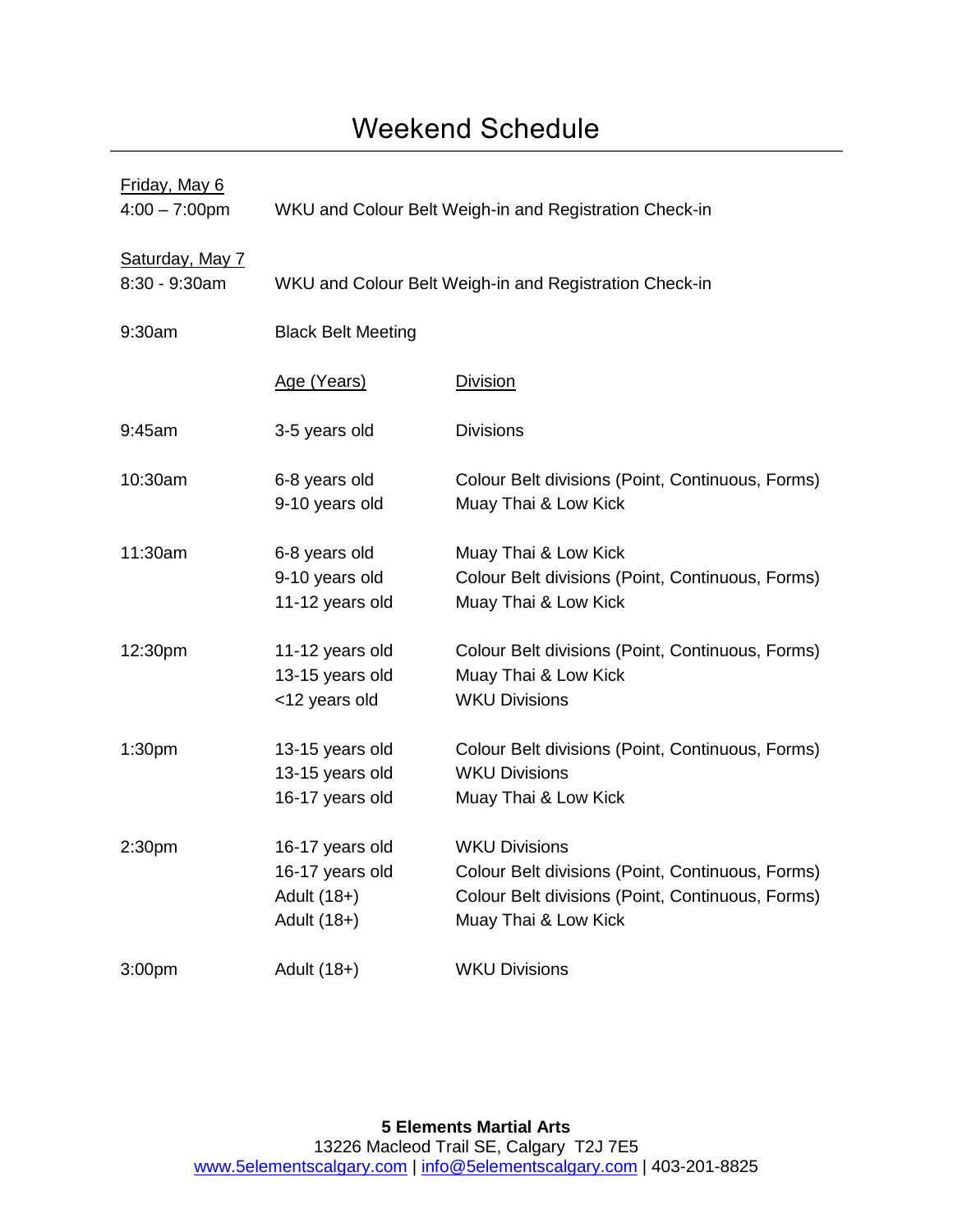# Tournament Rules

### Point Sparring (Light-Medium Contact)

*Required Gear:* Point sparring hand gear (10oz gloves are permissible), shin guards, foot gear, mouth guard, cup, headgear

- All kicks and punches above the waist. **No leg kicks allowed**.
- Points are awarded after being scored and the referee stops the exchange.
- Only controlled contact will be scored (no excessive contact allowed).
- No spinning backfist.
- No spinning blind back kicks (back kicks must be controlled, watching where strike lands).
- No elbows.
- No knees.

### Continuous Kickboxing Sparring (Light-Medium Contact)

*Required Gear:* At least 10oz gloves, shin guards, foot gear, mouth guard, cup, headgear

- All kicks and punches above the waist no leg kicks allowed.
- No spinning backfist.
- No spinning blind back kicks (back kicks must be controlled, watching where strike lands).
- No elbows.
- No knees.

### Low Kick Kickboxing (Light-Medium Contact)

*Required Gear*: At least 10oz gloves, shin/instep guards (shin + foot gear), mouth guard, cup, headgear

- Leg kicks allowed.
- No spinning backfist.
- No spinning blind back kicks (back kicks must be controlled, watching where strike lands).
- No elbows.
- No knees.

#### Muay Thai (Light-Medium Contact)

*Required Gear:* At least 10oz gloves, shin/instep guards (shin + foot gear), mouth guard, cup, headgear

- Leg kicks allowed
- Knees allowed (can enter clinch and throw up to three light-contact knees)
- No knees to head
- No spinning backfist.
- No spinning blind back kicks (must be controlled and watching where strike lands).
- No elbows.
- Holding a leg with only one counter technique, after which the leg must be released.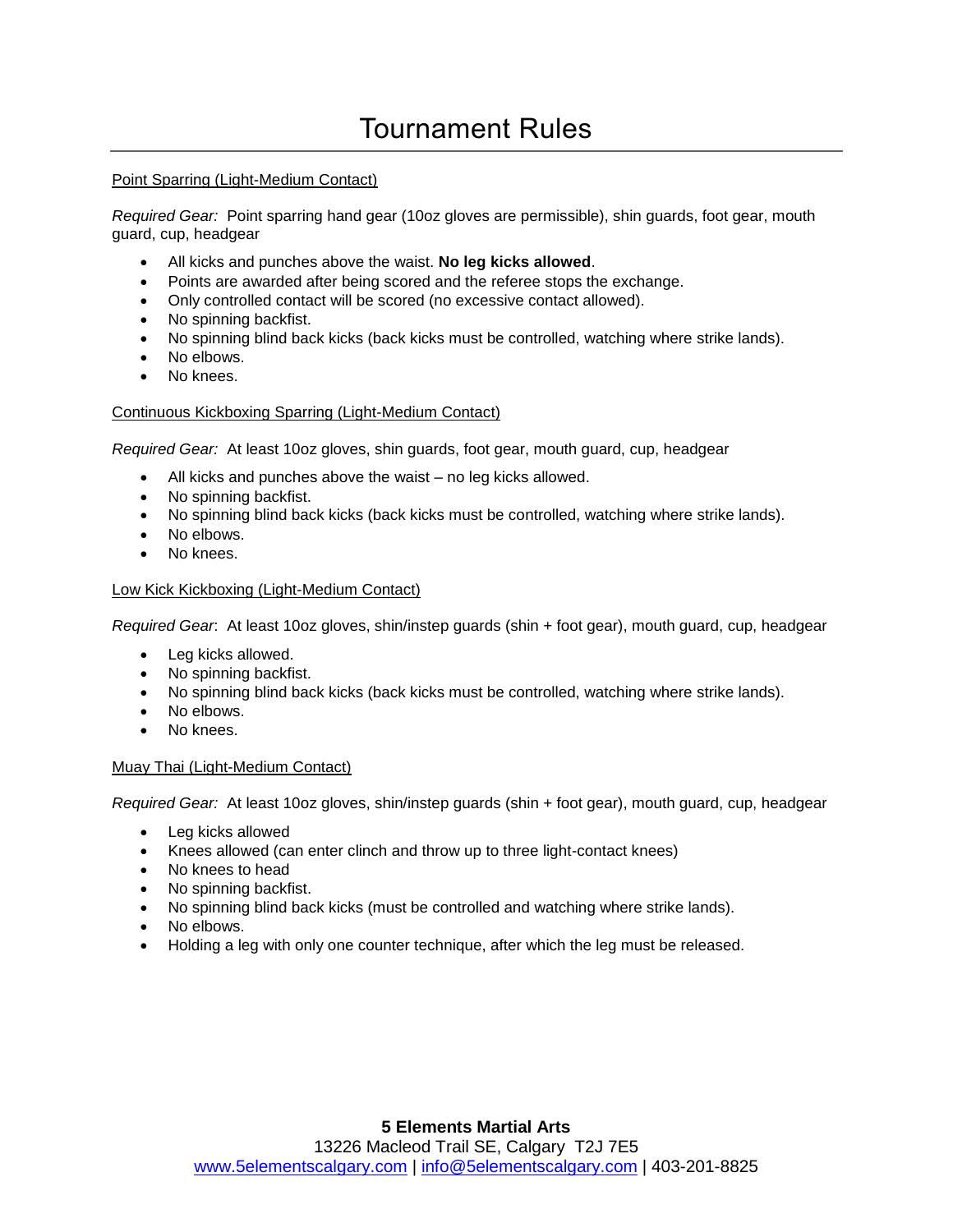# Tournament Rules

#### *Illegal Techniques:*

- The use of spinning backfist;
- Any form of throwing;
- All types of strikes with the elbows;
- All attacks (strikes, punches, kicks) against the joints;
- Attacks to the groin;
- All forms of biting or spitting;
- Unsportsmanlike conduct or disrespect towards the referee;
- All strikes, blows, and punches executed with the palm side of gloves;
- All kicks to the back and the back of the neck or head;
- Any form of butting with the head;
- Attacking a downed opponent or an opponent who touches the floor with their gloves;
- Attacking on the break or during a referee break;
- Spitting out one's mouth guard (gumshield);
- Holding the opponent's leg while executing multiple striking or punching techniques; and
- Fleeing the ring to avoid contact.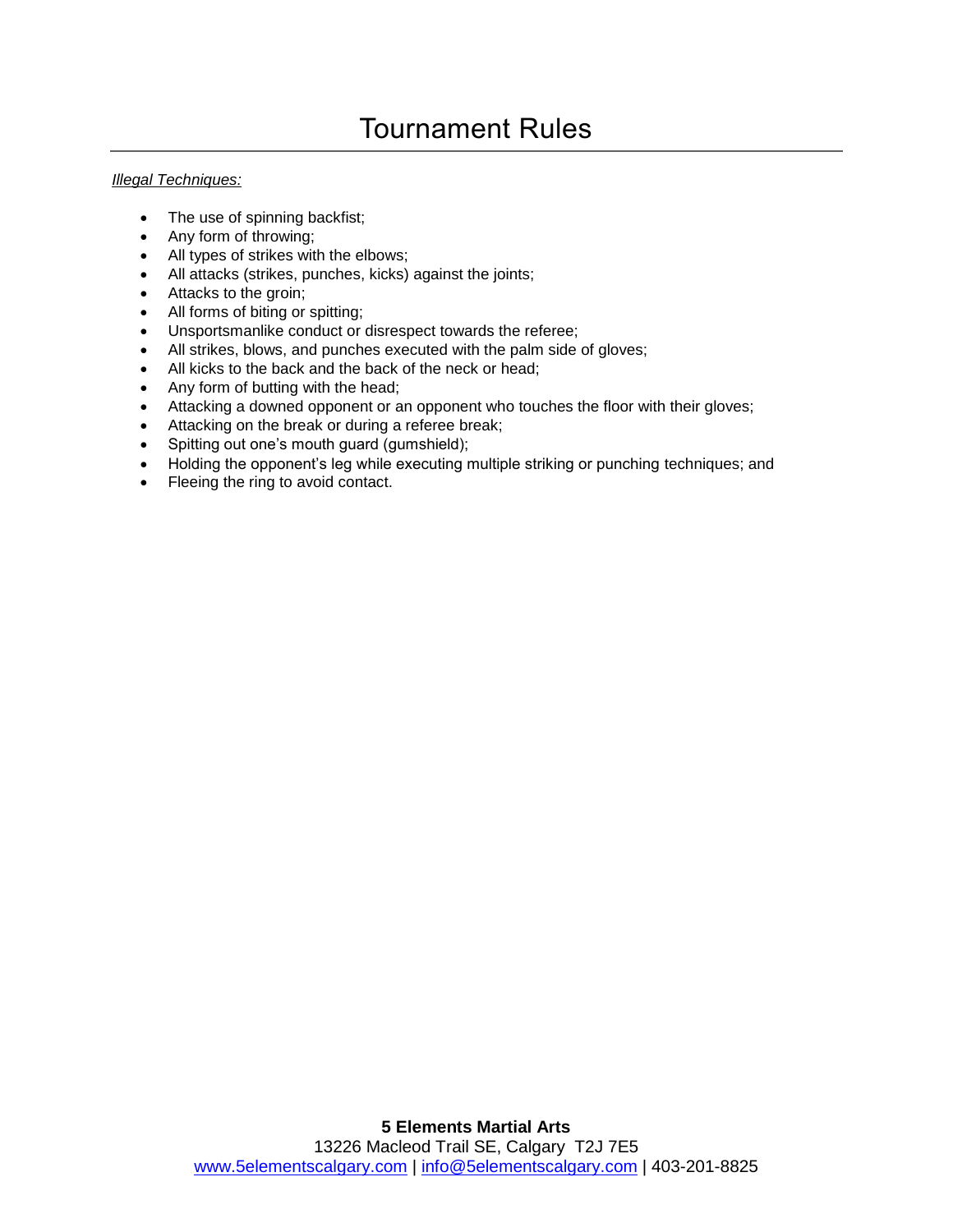# WKU Canada Nationals Qualifier May 6-7, 2022 Registration Form

| Name             |     |
|------------------|-----|
| Address          |     |
| Phone            |     |
| E-Mail           |     |
| Age              |     |
| <b>Belt Rank</b> | Sex |
| Club             |     |

I agree to assume full responsibility for any and all damages, injuries, or loss that I may sustain or incur, if any, while attending or participating. I hereby waive all claims against the promoters, operators, hosts, or sponsors of this event for any claims for injuries I may sustain.

I fully understand that any medical treatment given to me will be First Aid treatment.

| This registration form is signed and dated on the |     |            |  |
|---------------------------------------------------|-----|------------|--|
|                                                   | dav | month vear |  |

Competitor Name Competitor Signature

Parent/Guardian Name Parent/Guardian Signature

## **Individual Registration Costs Team Registration Costs (3**

# **members/team/division)**

|                                  | Additional<br>Division(s), per |          |                       | Additional<br>Division(s), per |
|----------------------------------|--------------------------------|----------|-----------------------|--------------------------------|
|                                  | <b>First Division</b>          | division | <b>First Division</b> | division                       |
| Early Entry Fee<br>(by April 26) | \$45.00                        | \$15.00  | \$25.00/person        | \$25.00/person                 |
| <b>Entry Fee</b>                 | \$65.00                        | \$20.00  | \$35.00/person        | \$35.00/person                 |

Registration after April 26 based on space available and is not guaranteed. Note that there is a \$5 Spectator fee payable on the day of the event.

## **5 Elements Martial Arts**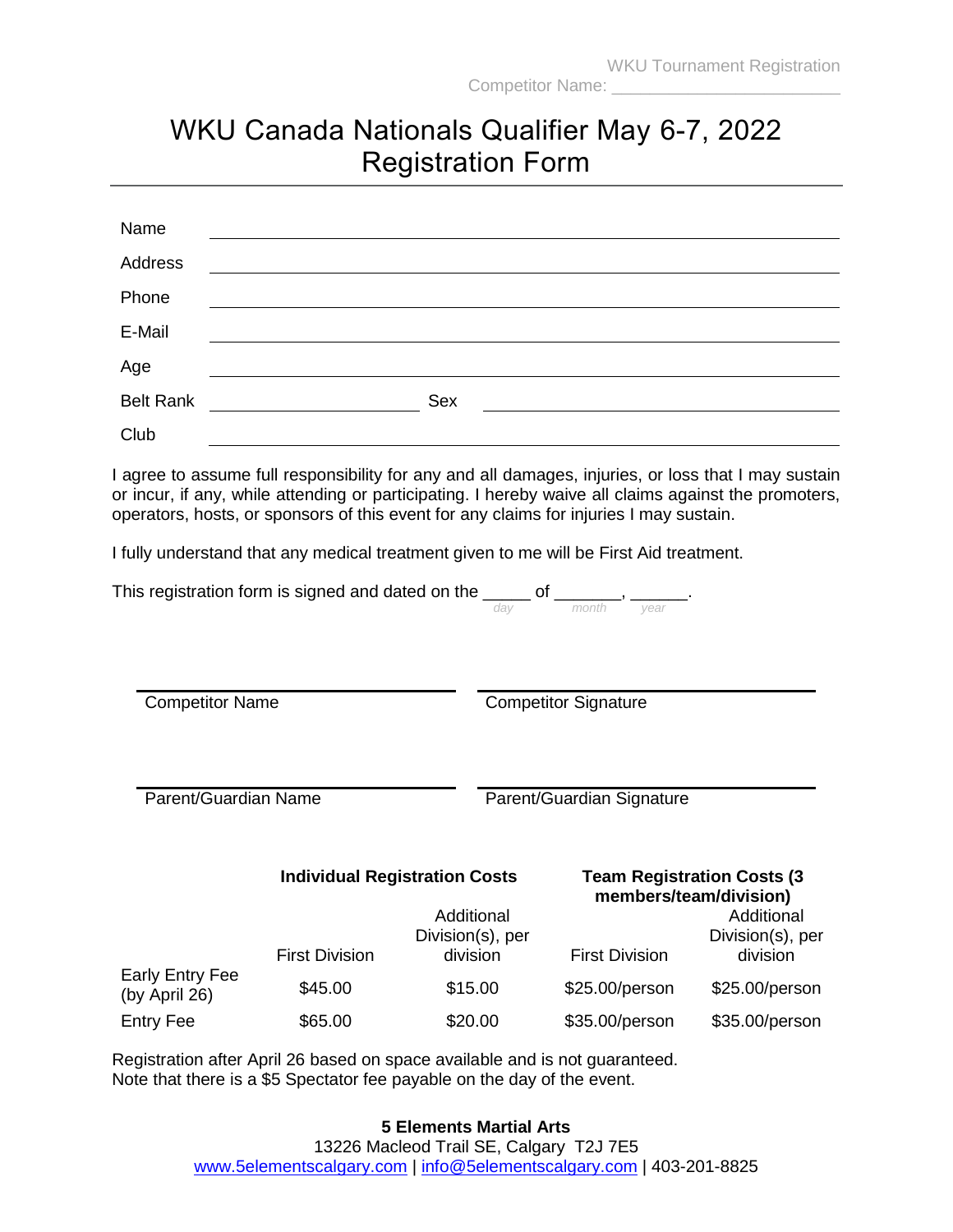## **RULES AND GUIDELINES**

All competitors and coaches must be aware of the WKU World rules in all forms of competition, prior to the National Qualifier's beginning. A copy of the rules can be found at [https://www.wkuworld.com/organisation/rules/.](https://www.wkuworld.com/organisation/rules/)

Rules must be understood. Competitors who do not abide by the rules as set for by WKU World will be disqualified and asked to leave with **no refund**.

A summary of key points is below. Note that this is only intended to highlight important information and is not all of the rules.

- Promoters will use judgment and discretion on best practices for organizing division and categories.
- No division changes will be allowed on the date of the tournament.
- No abusive behaviour will be tolerated. All competitors must possess self-control and selfdiscipline when participating in the tournament.
- Referees and Judges will be treated with respect. Only the coach of the team can protest if the rules have been incorrectly executed. Protests will be taken to the Head Referee, and must state the reason for the protest (along with supporting evidence).
- Proper equipment is necessary. Competitors with broken equipment, taped equipment, or missing equipment will be asked to replace their equipment or will be asked to leave. Face shields will not be allowed.
- Respect for the facility, equipment and tournament facility must be understood by all competitors, coaches, and spectators. Any form of disrespect will lead to the individual being asked to leave the facility.

I, \_\_\_\_\_\_\_\_\_\_\_\_\_\_\_\_\_\_\_\_\_\_\_\_\_\_\_\_\_\_\_\_\_\_\_\_\_\_ (print first and last name), hereby agree that I have read and understand the rules and guidelines listed above. I also understand that any breaking of the rules as set out on the WKU World website will result in removal from facility or disqualification.

Competitor's Signature 

Parent/Guardian Signature

Date<sub>b</sub>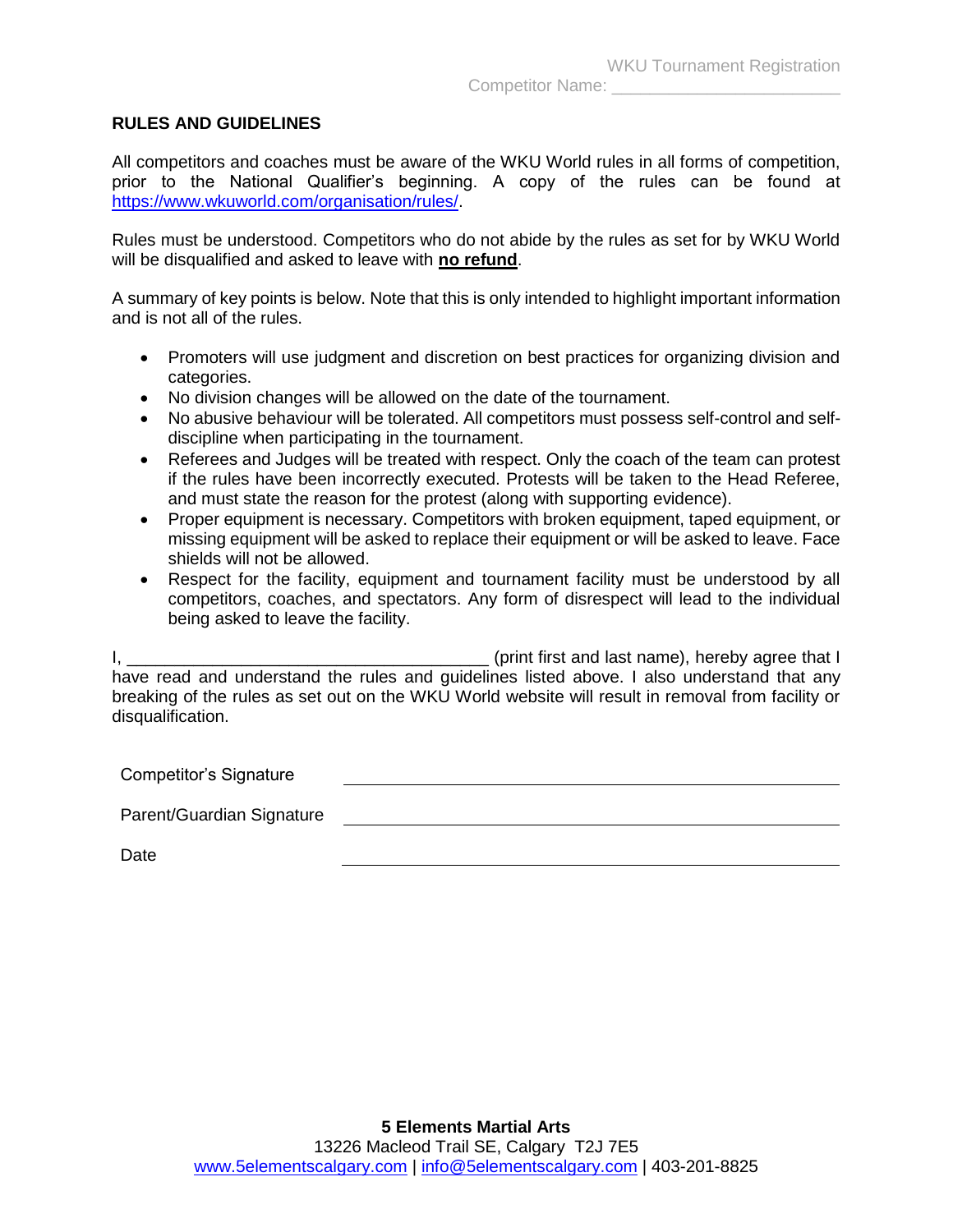\_\_\_\_\_\_\_\_\_\_\_\_\_\_

## **DIVISION SELECTION AND REGISTRATION**

If you are intending to compete at the World Championship (planned to take place in October), you **must** qualify in the weight division you will weigh-in at in October. *This is particularly important for children!* If you weigh in at the World Championship at a higher weight division than at the National Qualifier, we **cannot** guarantee that there will be a spot open in that division. If you are uncertain if the weight can be maintained, you must qualify in the higher weight division to guarantee your place.

|                                                                          |      |        | Competitor's Signature |
|--------------------------------------------------------------------------|------|--------|------------------------|
| <b>Point Fighting</b>                                                    | Rank | Weight |                        |
| <b>Continuous Kickboxing Sparring</b>                                    | Rank | Weight |                        |
| <b>Kumite</b>                                                            | Rank | Weight |                        |
| <b>Light Contact K1 Rules</b>                                            | Rank | Weight |                        |
| (note: age 15+ years K1 qualifier. Full contact at World Championships.) |      |        |                        |
| <b>Low Kick Kickboxing</b>                                               | Rank | Weight |                        |
| <b>Hard Style Forms</b>                                                  | Rank |        |                        |
| <b>Traditional Forms</b>                                                 | Rank |        |                        |
| <b>Soft Style Forms</b>                                                  | Rank |        |                        |
| <b>Team Forms</b>                                                        | Rank |        |                        |
| <b>Traditional Weapons</b>                                               | Rank |        |                        |
| <b>Musical Weapons</b>                                                   | Rank |        |                        |
| <b>Creative Weapons</b>                                                  | Rank |        |                        |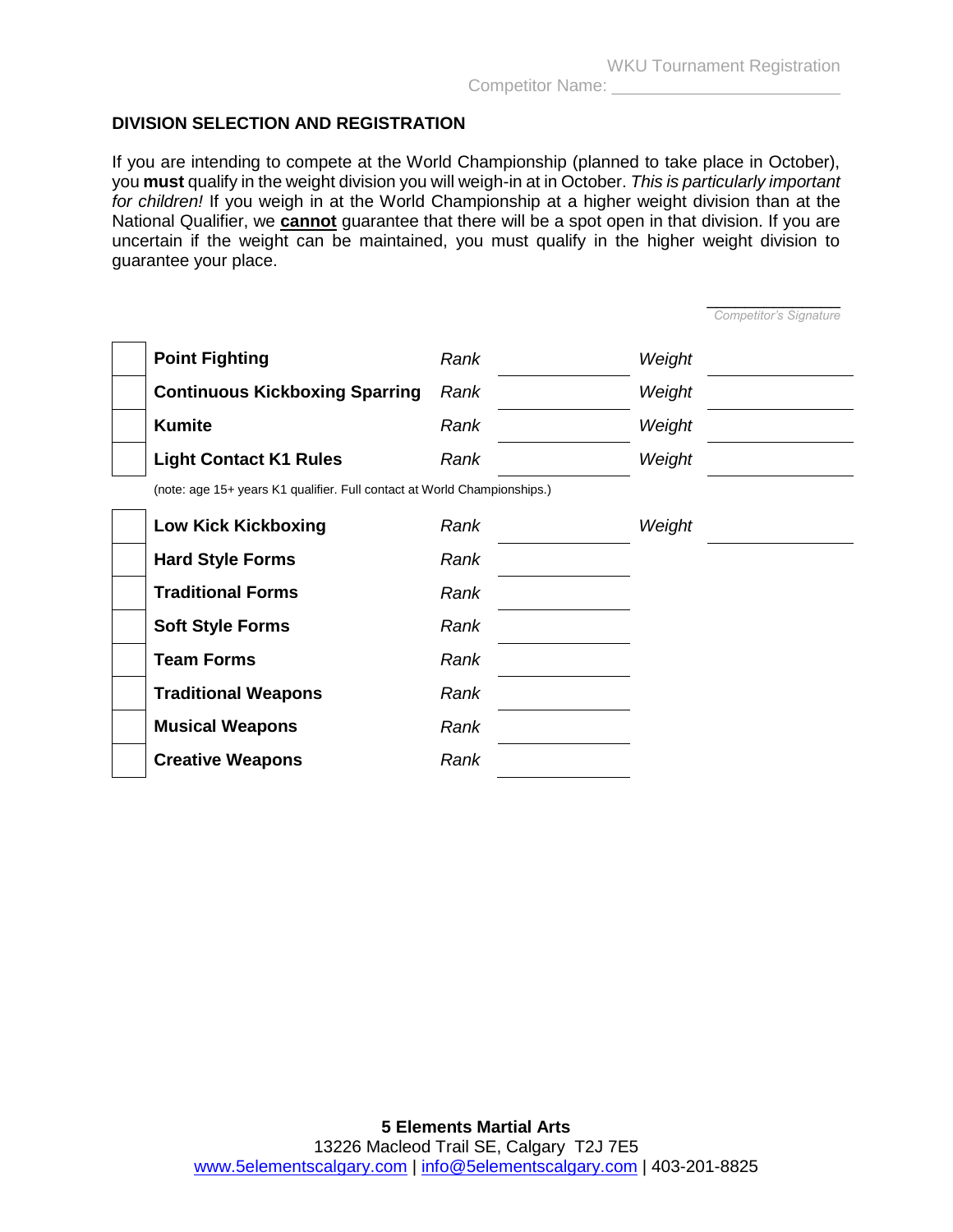# Colour Belt Tournament May 6-7, 2022 Registration Form

| Name             |     |
|------------------|-----|
| Address          |     |
| Phone            |     |
| E-Mail           |     |
| Age              |     |
| <b>Belt Rank</b> | Sex |
| Club             |     |

I agree to assume full responsibility for any and all damages, injuries, or loss that I may sustain or incur, if any, while attending or participating. I hereby waive all claims against the promoters, operators, hosts, or sponsors of this event for any claims for injuries I may sustain.

I fully understand that any medical treatment given to me will be First Aid treatment.

| This registration form is signed and dated on the |     |            |  |
|---------------------------------------------------|-----|------------|--|
|                                                   | dav | month vear |  |

Competitor Name Competitor Signature

Parent/Guardian Name Parent/Guardian Signature

### **Individual Registration Costs Team Registration Costs (3**

**members/team/division)**

|                                         | Additional<br>Division(s), per |          |                       | Additional<br>Division(s), per<br>division |
|-----------------------------------------|--------------------------------|----------|-----------------------|--------------------------------------------|
|                                         | <b>First Division</b>          | division | <b>First Division</b> |                                            |
| <b>Early Entry Fee</b><br>(by April 26) | \$45.00                        | \$10.00  | \$25.00/person        | \$25.00/person                             |
| <b>Entry Fee</b>                        | \$65.00                        | \$25.00  | \$35.00/person        | \$35.00/person                             |

Registration after April 26 based on space available and is not guaranteed. Note that there is a \$5 Spectator fee payable on the day of the event.

## **5 Elements Martial Arts**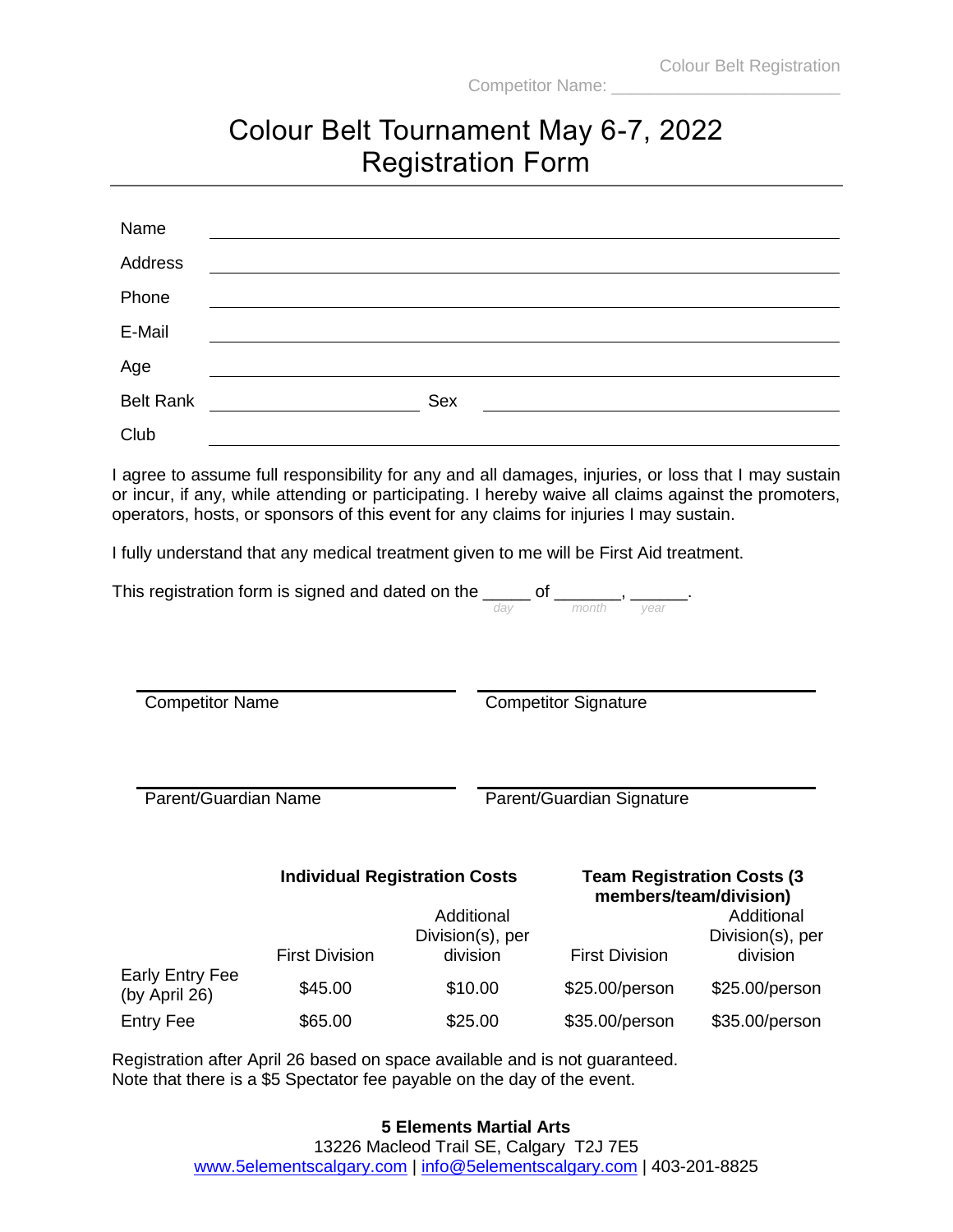### **RULES AND GUIDELINES**

All competitors and coaches must be aware of the WKU World rules in all forms of competition, prior to the National Qualifier's beginning. A copy of the rules can be found at [https://www.wkuworld.com/organisation/rules/.](https://www.wkuworld.com/organisation/rules/)

Rules must be understood. Competitors who do not abide by the rules as set for by WKU World will be disqualified and asked to leave with **no refund**.

A summary of key points is below. Note that this is only intended to highlight important information and is not all of the rules.

- Promoters will use judgment and discretion on best practices for organizing division and categories.
- No division changes will be allowed on the date of the tournament.
- No abusive behaviour will be tolerated. All competitors must possess self-control and selfdiscipline when participating in the tournament.
- Referees and Judges will be treated with respect. Only the coach of the team can protest if the rules have been incorrectly executed. Protests will be taken to the Head Referee, and must state the reason for the protest (along with supporting evidence).
- Proper equipment is necessary. Competitors with broken equipment, taped equipment, or missing equipment will be asked to replace their equipment or will be asked to leave. Face shields will not be allowed.
- Respect for the facility, equipment and tournament facility must be understood by all competitors, coaches, and spectators. Any form of disrespect will lead to the individual being asked to leave the facility.

I, \_\_\_\_\_\_\_\_\_\_\_\_\_\_\_\_\_\_\_\_\_\_\_\_\_\_\_\_\_\_\_\_\_\_\_\_\_\_ (print first and last name), hereby agree that I have read and understand the rules and guidelines listed above. I also understand that any breaking of the rules as set out on the WKU World website will result in removal from facility or disqualification.

Competitor's Signature 

Parent/Guardian Signature

Date<sub>b</sub>